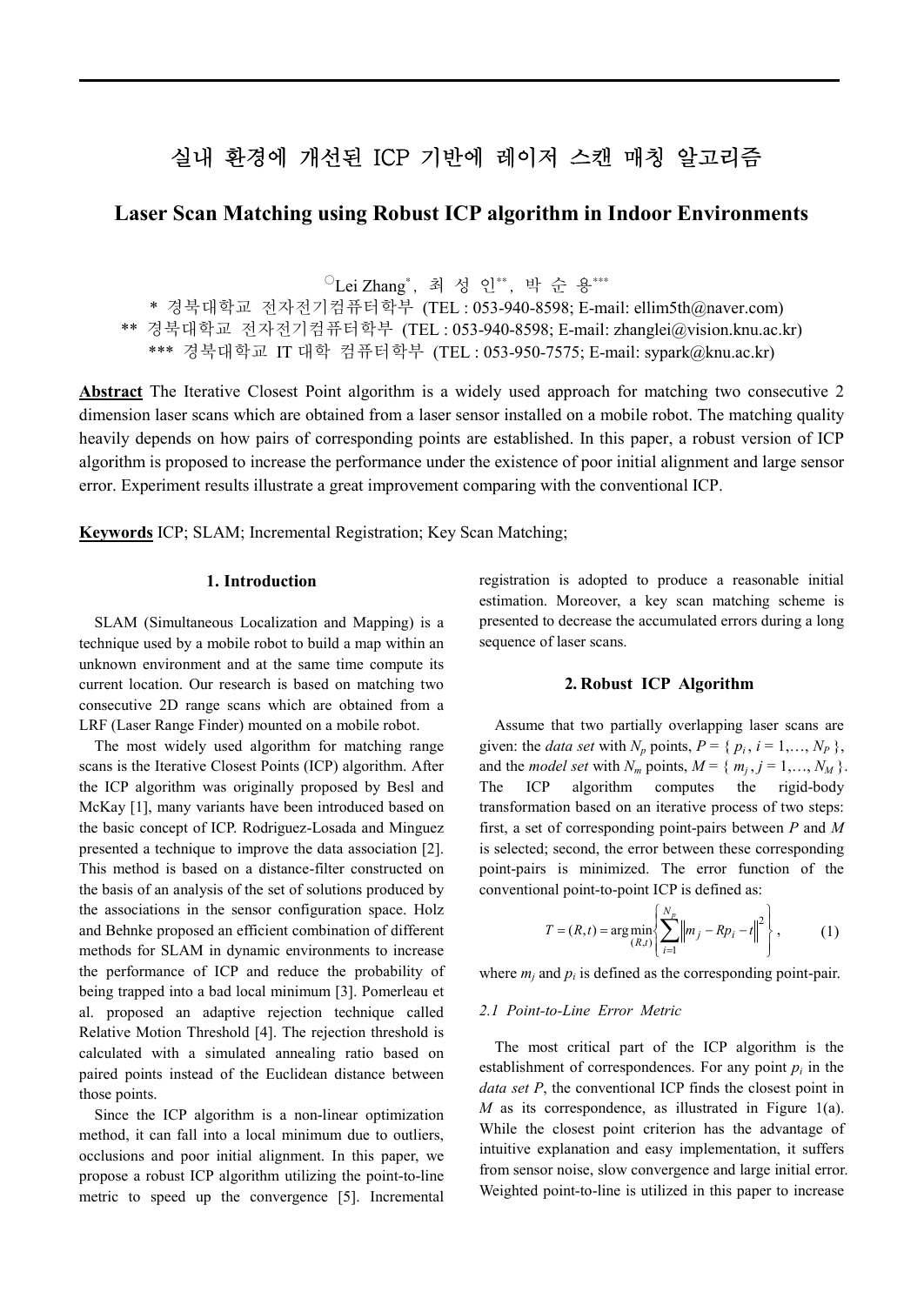the performance of the conventional ICP. Equation (1) is modified as the following equation:

$$
T = (R, t) = \arg \min_{(R, t)} \left\{ \sum_{i=1}^{N_p} \hat{n}_j \left\| m_j - R p_i - t \right\|^2 \right\}.
$$
 (2) degraded, which leads to inconsistent scenes and robot trajectories. In order to reduce the accumulated errors, key scan

The point-to-line metric minimizes the Euclidean distance between  $p_i$  and the tangent line through  $m_i$ , which greatly increase the robustness of the ICP algorithm against sensor noises and speed up the convergence, as shown in Figure 1(b) The details of equations are illustrated in [5].



Figure 1. (a) Conventional ICP with point-to-point metric. (b) Point-to-line metric.

#### *2.2 Incremental Registration*

The local coordinate frame of the first laser scan is considered as the global coordinate frame for overall laser frame of the first scan, as explained in Section 2.2. scans. All subsequent laser scans are registered within the global coordinate frame. In the incremental registration procedure, the last transformation result is used as the initial estimation for the current laser scan. Assume that *Ti- <sup>1</sup>* is the global transformation matrix of the laser scan *Si-1* obtained at time  $(i-1)$ . We use  $T_{i-1}$  as the initial estimation of the global transformation of the laser scan *S<sup>i</sup>* obtained at time *i*, i.e.  $T_i = T_{i-1}$  initially, and then ICP algorithm is applied to  $S_i$  and  $S_{i-1}$  to refine  $T_i$ .

The incremental registration provides a reasonable initial estimation of global transformation, and drastically reduces the probability of converging to a bad local minimum. When the wheel odometry information is not accurate, the incremental registration is an reliable alternative approach.

# *2.3 Key Scan Matching*

The location of a mobile robot is estimated by accumulating motions between consecutive laser scans.

 $\left\{\n \begin{array}{ccc}\n (2) & \text{trajectories.} \\
\end{array}\n\right.$ degraded, which leads to inconsistent scenes and robot However, small errors also accumulate in a long sequence of laser scans. The quality of localization and mapping is

In order to reduce the accumulated errors, key scan matching is adopted in this paper. Key scans are selected uniformly, i.e. one scan in every  $N_K$  scans within the input sequence. At time  $i$ ,  $S_i$  is selected as a key scan, which is registered to the last key scan  $S_{i-N_K}$  and the previous scan  $S_{i-1}$ , obtaining two transformations  $T_i'$  and  $T_i$ respectively. The average transformation of  $T_i'$  and  $T_i$  is computed and applied to  $S_i$ .  $T_i$ <sup>*'*</sup> and  $T_i$  should be similar given a small  $N_K$ , i.e. 5 to 10. However, if the difference between two transformation matrices is very large, one of these two transformations is trapped into a bad local minimum. In this case, only  $T_i$  is applied since the overlapping area between  $S_i$  and  $S_{i-1}$  is theoretically larger than the one between  $S_i$  and  $S_{i-N_K}$ .

> The scheme for key scan matching proposed in this paper is simple yet effective. The accumulated errors are spread to the whole set of laser scans, and the additional computational cost of the key scan matching is maintained at the same level as the pair-wise scan matching.

#### **3. Experimental Resutls**

The laser scans used in experiments were obtained from a Hokuyo UTM-30LX laser range finder mounted on a mobile robot. Experiments were done off-line on a PC with Intel core i5 2.66GHz CPU, 4 GB main memory and Window 7 OS. We tested the performance of the proposed ICP algorithm along with key scan matching. The global coordinate frame is identical with the local coordinate Uniform sampling is preferred in this paper because of the simplicity. The robot travelled in an indoor environment for over 50 meters while 3700 laser scans were obtained.

As shown in Figure 2(a), the experiment of SLAM was conducted using the proposed ICP algorithm. However, key scan matching was not applied, which led to the inconsistent map caused by accumulated errors. In contrast, key scan matching was adopted in SLAM as shown in Figure 2(b). Accumulated errors were reduced considerably, and the global map was much more consistent with the real world.

#### **4. Conclusions**

In this paper, a robust version of the ICP algorithm is proposed for SLAM. Point-to-line error metric is applied to speed up the convergence and reduce the impact of sensor noise. Incremental registration is utilized to increase the robustness against poor initial estimation. We